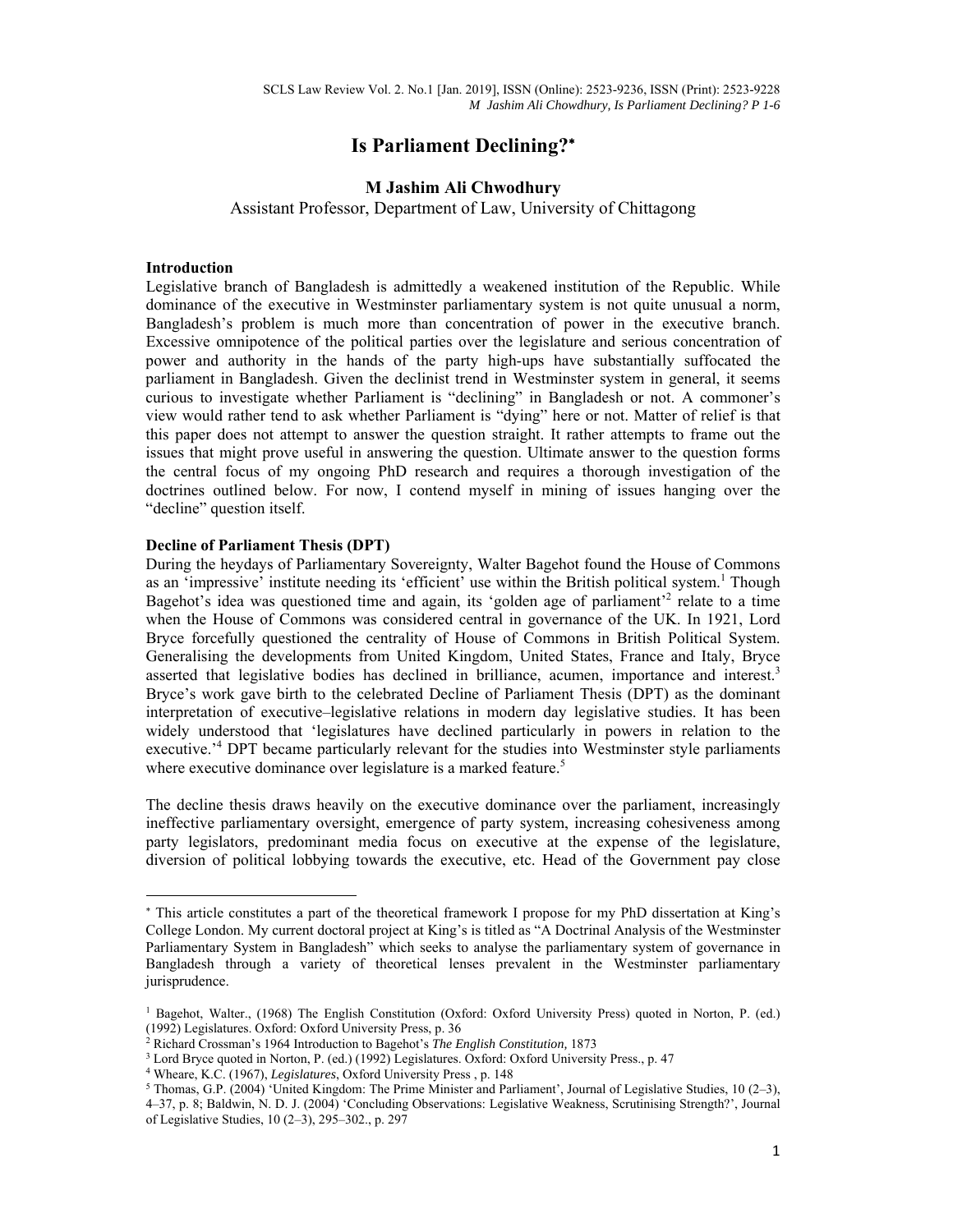attention to 'high politics' – defence and foreign affairs – rather than the 'low politics' in parliamentary agenda. Even in the 'low politics' arena, most of the legislative and administrative policy making has increasingly fallen on the specialised knowledge of technocracy.<sup>6</sup> Parliament thereby has become less appropriate forum to discuss and decide policies. Developments contributing to the alleged decline are long term as well as recent.<sup>7</sup> Additionally, parliament may abdicate some of its powers or be limited by judiciary and changes in social circumstances.<sup>8</sup>

Parliament's *legislative functions* declined for the volume, scope and complexity of contemporary law making. Emergence of specialisation in legislative drafting, involvement of large-scale bureaucracies, limitations of parliamentary time-table, pre-dominance of party agenda and electoral manifesto in legislative programs, constitutional and institutional restraints on private member initiatives etc. Parliament's legislative authority has been compromised by the surge in domestic application of international law and European law.9 Parliament's *financial functions* declined for the magnitude and intricacy of budgetary policies well beyond the grasp of individual legislators and non-financial experts in the committees. Non parliamentary agencies (such as Comptroller and Auditors General), have asserted more claims in financial management and oversight. Parliament's *control function* declined by the emergence of mass based and cohesive political parties and their agenda predetermined in party caucuses. Party root of the government effectively prevents parliament as an institution from using its controlling devices like votes of confidence, motions of censure, impeachment, etc. Beyond the parties, mass media has overtaken the bulk of agenda-setting and discourse setting function in political debate.10 Interest groups also substantially relieved the MPs from their *representative functions* by establishing a direct link between the government and public concerns.<sup>11</sup> Decline in representative role of parliament is also marked by drift away from the concept of representative government towards the idea of plebiscitary government. In plebiscitary government decisions are taken, presented and shaped by a chosen few political elites effectively by passing the peoples' representatives in parliament.<sup>12</sup>

## **Anti-Decline of Parliament Thesis (Anti-DPT)**

<sup>6</sup> Elgie, Robert and Stapleton, J (2006), *Testing the Decline of Parliament Thesis: Ireland, 1923–2002*, Political Studies: 2006 Vol 54, 465–485 at p 466<br><sup>7</sup> Norton, P., (2000) Reforming parliament in the United Kingdom: The report of the commission to strengthen

parliament, The Journal of Legislative Studies, 6:3, 1-14; See also - Norton, P., & Olson, David M. (1996) Parliaments in adolescence, The Journal of Legislative Studies, 2:1, 231-243,

Goldsworthy, Jeffrey, Abdicating and Limiting Parliament's Sovereignty, (Arguing from an Australian perspective, Jeffrey Goldsworthy claims that doctrine of parliamentary sovereignty has lost much of its golden age glamour in modern day day contexts); Available in:

https://www.tandfonline.com/doi/abs/10.1080/09615768.2006.11427651?journalCode=rklj20<br><sup>9</sup> Snyder, Ann E. (1991), *Britain and the European Economic Community: The Decline of Parliamentary Sovereignty in the International Legal Arena*, 18 Ohio N.U. L. Rev. 131 (1991) p 151-152<br><sup>10</sup> Herman, Valentine & Lodge, Juliet (1978), The European parliament and the "decline of legislatures" thesis,

Politics, 13:1, 10-25, at p 11-12

<sup>11</sup> Richardson, J., and Jordan, A. G., *Governing Under Pressure The Policy Process in a Post-Parliamentary Democracy,* p 122 ("It is not surprising that most writers on pressure group tactics see attempts to influence Parliament as relatively low in terms of the priorities adopted by groups. Good contacts with the executive/bureaucracy come first, followed by good legislative contacts, followed by ability to mobilise mass opinion.") 12 Macintosh, John P (1979), 'Introduction: Attitude to the Representative Role of Parliament' in *People and* 

*Parliament*, Saxon House, at p 1-10 (It appears that there is a swing towards a plebiscitary approach to political decision-making which undermines the parliamentary authority. In a plebiscitary approach to politics and decisionmaking by negotiations with outside bodies (in additional to governmental agencies and bodies) might indicate that Parliament's role in British government has diminished. Three examples may illustrate the trend towards plebiscitary approach: First, political leaders often prefer media and TV outlets to pronounce important policy decisions over the parliament. Secondly, parliament's views are considered subordinate to that will of the people expressed and endorsed through political manifestos and elections. Thirdly, growth in the frequency of referendum means that majorities in the House of Commons lack sufficient authority or legitimacy to a decision when it was of the utmost importance. These decisions had to be made by the genuine sovereign power, the people.) For details on lobbyist and pressure groups in legislative business see, J.J. Richardson, A.G. Jordan, *Governing Under Pressure: The Policy Process in a Post-Parliamentary Democracy*, Martin Robertson, 1979.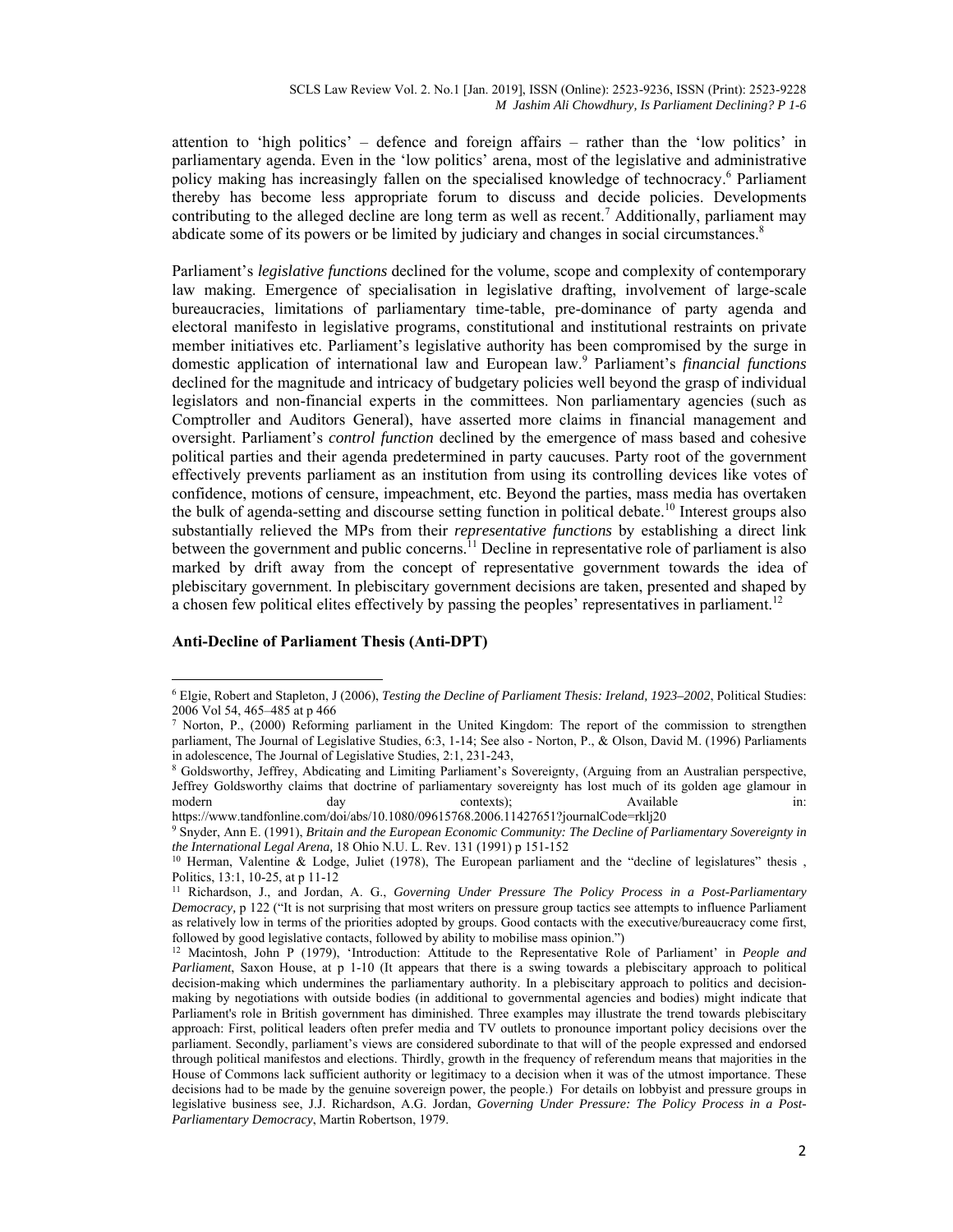DPT, however, did not go unchallenged. Seen from an institutional and structural point of view critiques of DPT argue - Bagehot's 'golden age' of parliament is a myth.<sup>13</sup> Westminster type executive's dominance over legislature was no less a reality during the professed 'golden age' either. Accepting the dominance, parliament retains at substantial influence in the system. It is not absolutely marginalised. Its capacity to influence the public policy - though 'slipped back' - has not collapsed totally.<sup>14</sup>

Branding DPT a too simplistic theory, Philip Norton calls for consideration of multiple 'external and internal environment in which legislatures operate.<sup>15</sup> Norton argues that declinist theory over emphasize the elitist and coercive aspect of legislatures. A comprehensive appreciation of the legislature in the policy discourse must look beyond the coercive authority of parliament and bring the pluralist, elitist and institutional perspectives together. Pluralist view of power comprises coercion and persuasion alike. Legislature may coerce by its voting power. It may persuade by its debating power. Elitist perspective might highlight the larger hold of the cabinet over parliament. Yet an institutional approach would show how structures (committees etc) and procedures (rules of procedure etc) may affect what is brought forward by the government.<sup>16</sup> Legislative voting behaviour is far more complex than it is usually explained in party lines. Empirical works inspired by Anthony King's 'Modes of executive–legislative relations' in 1976 have shown that parliamentarians in Westminster-style democracies have divided and conflicting loyalties - to their constituents, to the legislature and to their party. Back-bench MPs have become more likely to vote against their parties.<sup>17</sup>

Nicholas Baldwin joins the discourse claiming:

[D]espite the fact that many legislatures may be weaker in their capacity to influence policy today than previously, they have been growing in importance in a variety of ways, namely, as the linchpin joining the people to the polity of a nation, as intermediaries in transition from one political order to another, as raisers of grievances, as agencies of oversight and, above all, as forums for scrutiny of the executive.<sup>18</sup>

KC Wheare, though not an Anti-DPT theorist comparable to Philip Norton, called for a refined reading of the DPT thesis in terms of efficiency rather than power:

The fact is that the decline of legislatures may be an interesting question to discuss in general terms, but it is difficult if not impossible to decide. If we try to make the question more precise, we may confine ourselves to a discussion of decline in efficiency. We must then ask ourselves: What are legislatures for? What functions ought they' to perform? The answer will not be the same in all cases. For one thing, the question of size intrudes itself once more. There are some things a legislature of 100 members or less can do which a legislature of 600 or more cannot do. But one or two assertions of general validity can be

<sup>&</sup>lt;sup>13</sup> Norton, P, (Report of the Commission to Strengthen Parliament, 2000, p. 8), Mezey, M. L. (1995), (Mezey argues "the theme of legislative decline was seldom supported by empirical data and seemed to be based on the largely unsubstantiated premise that at some time in the past a golden age of parliaments existed" See –n Mezey, 'Parliament in the New Europe', in J. Hayward and E. Page (eds.), *Governing the New Europe*, Cambridge: Polity Press, 196-223 at p. 196).

<sup>14</sup> Norton, P. (1990) 'Parliament in the United Kingdom: Balancing Effectiveness and Consent?', West European Politics, 13 (3), 10–31., p. 31

<sup>&</sup>lt;sup>15</sup> Norton, P. (1998) 'Introduction: The Institution of Parliaments', in P. Norton (ed.), Parliaments and Governments in Western Europe. London: Frank Cass, pp. 1–15, 1998

<sup>&</sup>lt;sup>16</sup> Philip Norton, P, (2013), *Parliament in British Politics*, Second Edition, Palgrave, pp 5-7<br><sup>17</sup> Norton, P. (1983) 'The Norton view', in D. Judge (ed.), *The Politics of Parliamentary Reform* (London: Heinemann),<br>54–

<sup>&</sup>lt;sup>18</sup> Baldwin, N. D. J. (2004) 'Concluding Observations: Legislative Weakness, Scrutinising Strength?', Journal Of Legislative Studies, 10 (2–3), 295–302., p. 302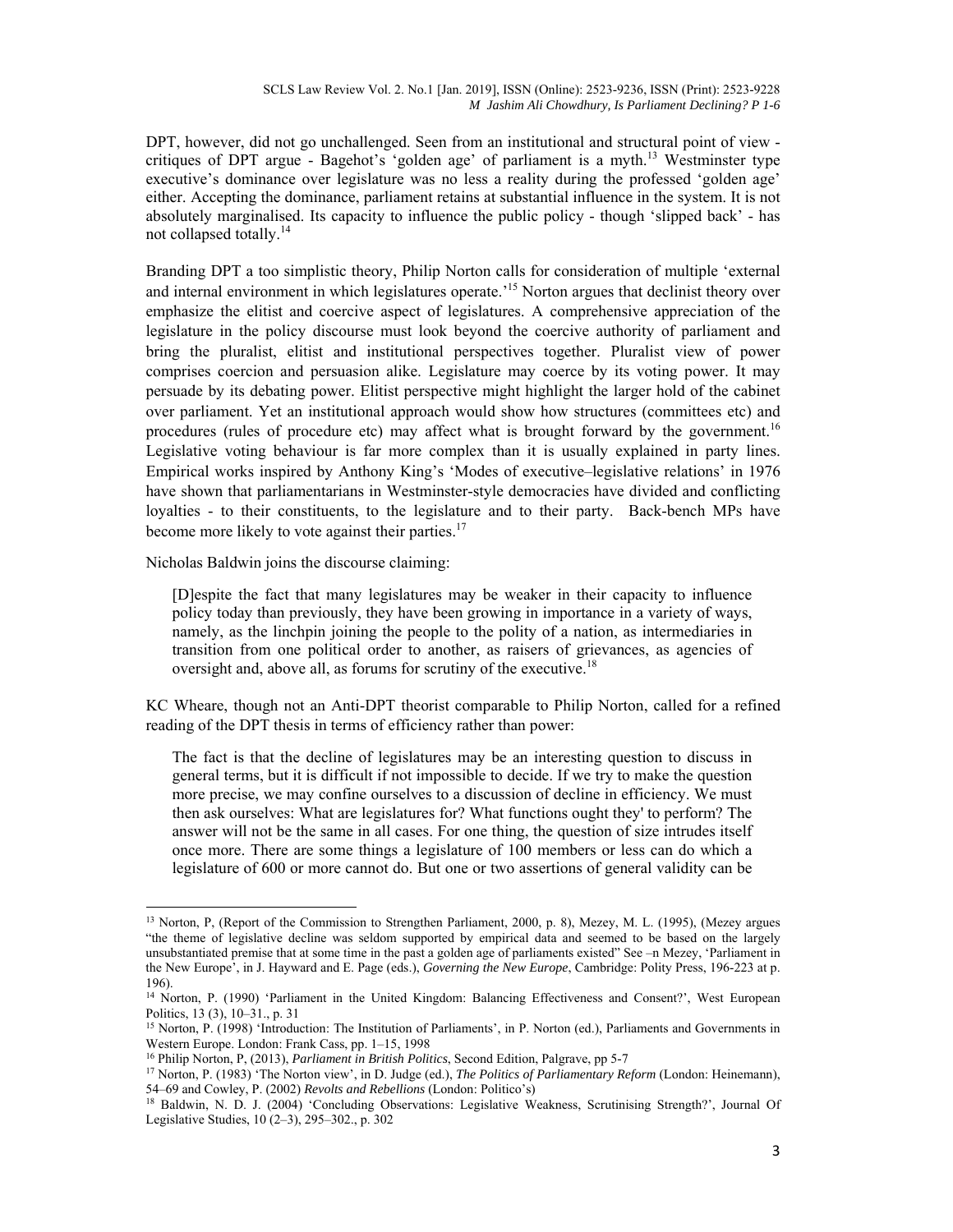made. It is not the function of a legislature to be the sole forum of debate or the sole committee of grievances in its country's political system; these functions must and should be shared with other bodies. It is not the function of a legislature to govern. These are truisms, yet it is the unwillingness of legislatures to give up the claim and the attempt to be and to do all these things that has resulted, in many countries, in a decline not in powers but in efficiency- To do less and, perhaps thereby, to do it better, may often prove to be the best safeguard against the decline of legislatures.<sup>19</sup>

Recent Anti-DPT thesis by Matthew Flinders and Alexandra Kelso has added an "expectation gap" analysis in the discourse. Flinders and Kelso argue that 'quasi-journalistic accounts' of DPT generated 'a simplistic and generally misleading view of legislative capacity'.<sup>20</sup> They claim that 1) "parliament was not designed, intended or resourced to play the kind of proactive scrutiny role that contemporary expectations appear to demand" and 2) "legislative control of the executive manifests itself in procedures and processes that lie beneath the visible lithosphere of parliamentary activity."<sup>21</sup>

Flinders and Kelso argue *firstly* that the simplistic approach of PDT has increased public expectations. It failed to accept that parliamentary government was explicitly intended to deliver 'strong government'. A constant and arduous role of scrutiny was not intended unless there was a serious and gross case of error. Failure of PDT theorists to acknowledge this fact raised the level of expectations and demands which parliament was not expected to meet. Demand in terms of legislative deliverables should have been lesser than the PDT propagated.<sup>22</sup> *Secondly*, while inflating public expectations scholars failed to close the gap from below (parliament's capability). PDT failed to acknowledge the existence and capacity of 'informal, but no less important,' intraparty and inter-party avenues of legislative oversight. Supply in terms of legislative capacity was greater than the PDT acknowledged.

If the top bar is pulled down by accepting the more limited constitutional role of parliament, and the bottom bar is pulled up, by acknowledging the existence and importance of less visible intraparty and inter party control mechanisms, then the 'expectations gap' would have been narrower and PDT might have been less substantiated.<sup>23</sup>

Scholarly onslaught on DPT has been bolstered by calls for a more pragmatic appreciation of the role and place of legislature in Westminster-style governments. To assert that the modern parliaments are far from decline, Robert Packenham identified a total of 11 functions of legislatures and tabled those functions into three major-categories – 1) legitimation (democratic legitimacy to the governance), 2) recruitment, socialisation and training and 3) decisional and influence functions (law making and oversight).<sup>24</sup> Prior to Peckenham, Walter Bagehot outlined five functions: elective (choosing the government); expressive (public perception of current issues); $^{25}$  teaching (letting the people know things that might otherwise left unknown); informing (raising the grievances of the people); and, law making – the most conspicuous one.

<sup>&</sup>lt;sup>19</sup> Wheare, KC (1963), *Legislature*, Second Edition, "Decline of Parliament," pp 147-157 at p 156-57 <sup>20</sup> Flinders, Matthew and Kelso, Alexandra; "Mind the Gap: Political Analysis, Public Expectations and the Parliament", at p 256 <u>https://onlinelibrary.wiley.com/doi/abs/10.1111/j.1467-856X.2010.00434.x<br>
<sup>21</sup> Ibid, 261<br>
<sup>22</sup> Ibid, 262<br>
<sup>23</sup> Ibid, 263-264<br>
<sup>24</sup> Packenham, Robert (1970) "Legislatures and political development" i</u>

Legislatures in Developmental Perspective. Durham: Duke University Press<br><sup>25</sup>A year short of a century after Bagehot's work appeared, Samuel Beer identified another function - that of support

mobilization. It is helping to raise popular support for a particular measure of public policy (Samuel Beer 1966, British politics in the collectivist age, Knopf). It is a function that, to some extent, marries Bagehot's informing and teaching functions.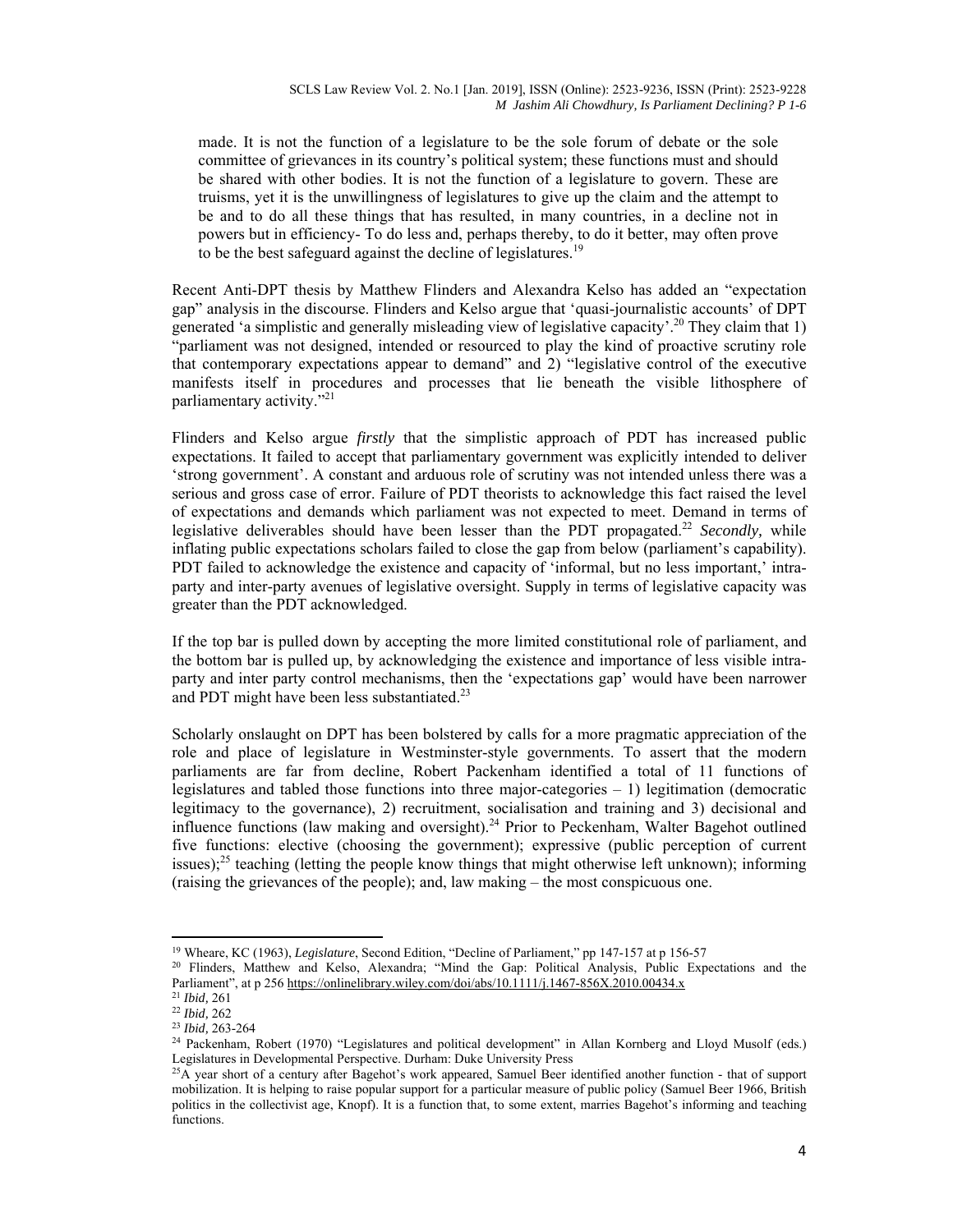Peckenham and Bagehot combined suggest that empirical study, appreciation and measurement of the Inform, Training and Influence Roles of parliament side by side with its Legislative and Elective Role might prove a practicable way to locate a parliament's position in the DPT and Anti-DPT discourse. If the parliament's apparent weaknesses in the legislative and oversight functions are recoverable at least in some extent through its Inform, Training and Influence Role, we might be able to make a case for giving a chance to the parliament as an institution of relevance to the overall body politic. Any attempt to categorise the parliament of Bangladesh within the modern parliamentary typologies would therefore require us to look into the broader picture of parliamentary activities and mandate.

## **Modern Typologies of Parliaments**

Nelson Polsby proposed a transformative and arena type categorisation of legislatures. Transformative parliaments considers the governmental legislative proposals and capable of making substantial modification to the government proposal and thereby transform the laws. Arena type parliaments debate the governmental proposal in way things are debated in public arena but they do not possess a power to modify government laws. Polsby categorised the US Congress as a transformative parliament and the UK Parliament as an arena type parliament.<sup>26</sup> Polsby's typology was however criticised as too simplistic. Compared to that Mezey's typology<sup>27</sup> was more specific and it created a much broader details of typological criterion. Mezey took a negative way of questioning. Is parliament "strong" enough to constrain (reject or modify) a government's legislative ambitions? Or is parliament a "moderate" (modify not reject)? Is parliament a "Little or no (can't do either) policy-making" parliament? Mezey had a second criterion as well - Parliament's support base in populace and its capability to deliver up to the expectation. Under this "support and capability to deliver" criteria, Mezey divided parliament into five categories – active (The US), Vulnerable (Philippines), Reactive (UK), Marginal (Pakistan) and Minimal (Soviet Union).

Mezey's typology was refined by Philip Norton on the basis of legislature impact.<sup>28</sup> Philip Norton developed a trichotomy of influence factors:

- *Policy-making parliament* modify or reject measures of the government, and formulate and substitute its own policies (e.g., through a Member's Bill).
- *Policy-influencing parliament* modify or reject governmental measures but cannot formulate and substitute policies of its own.
- *Parliament with little or no policy effect* neither modify or reject the government policies nor formulate and substitute its own policies.

Norton's typology is followed up by Blondel's theory of "parliamentary viscosity".<sup>29</sup> Blondel focuses on the likely responses the parliament may give to the government proposals. In that sense parliament may be "free" from government control or "compliant" to government demands. If government holds the majority of votes in parliament it may be a compliant one. If the government commands a minority, the parliament would be considered free. Legislation would pass comparatively easily in a compliant parliament and it would be no doubt difficult in free parliaments.

To bring together all the typologies within one spectrum we will see that Polsby's "transformative" parliaments are "active" and "strong policy-making" parliament of Mezey,

  $^{26}$  Polsby, Nelson W. (1975), "Legislatures" in Greenstein, Fred I. and Nelson W. Polsby, eds., Handbook of Political Science, Vol. 5, Governmental Institutions and Processes.

<sup>&</sup>lt;sup>27</sup> Mezey, Michael L (1979), *Comparative Legislatures*, Duke University Press<br><sup>28</sup> Norton, Philip (1990), "Parliaments: A framework for analysis," West European Politics, 13:3, 1-9, DOI:<br>10.1080/01402389008424803 To lin

<sup>&</sup>lt;sup>29</sup> Blondel, Jean (1968), "Party Systems and Patterns of Government in Western Democracies," Canadian Journal of Political Science, Vol 2 Issue 2